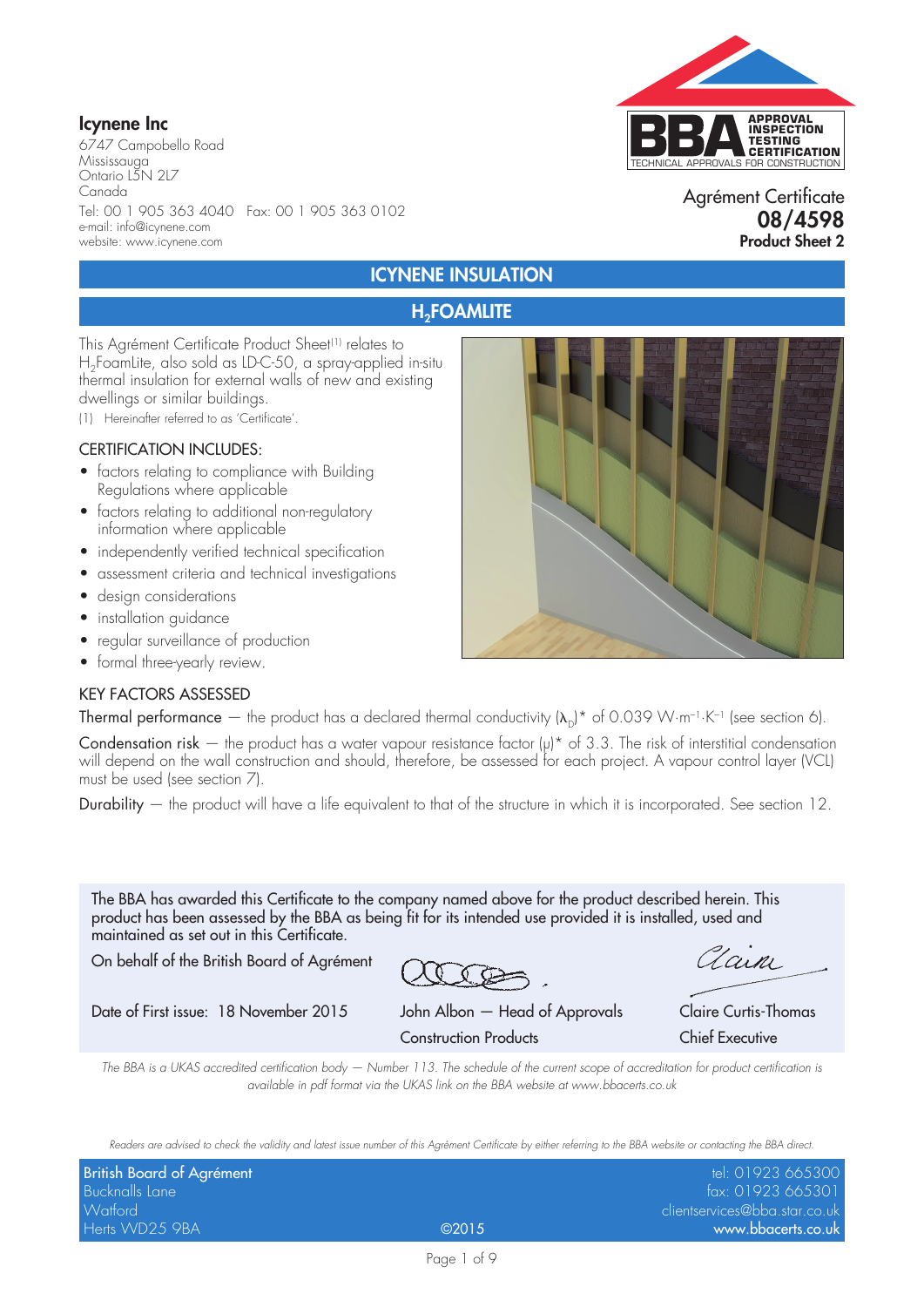# **Regulations**

In the opinion of the BBA, H<sub>2</sub>FoamLite, if installed, used and maintained in accordance with this Certificate, can satisfy or contribute to satisfying the relevant requirements of the following Building Regulations (the presence of a UK map indicates that the subject is related to the Building Regulations in the region or regions of the UK depicted):



#### The Building Regulations 2010 (England and Wales) (as amended)

| Requirement: C2(c)      |     | Resistance to moisture                                                                                   |
|-------------------------|-----|----------------------------------------------------------------------------------------------------------|
| Comment:                |     | The product can contribute to satisfying this Requirement. See sections 7.1 and 7.4 of this Certificate. |
| Requirement: $L1(a)(i)$ |     | Conservation of fuel and power                                                                           |
| Comment:                |     | The product can contribute to satisfying this Requirement. See section 6 of this Certificate.            |
| Regulation:             |     | Materials and workmanship                                                                                |
| Comment:                |     | The product is acceptable. See section 12 and the Installation part of this Certificate.                 |
| Regulation:             | 26  | CO <sub>2</sub> emission rates for new buildings                                                         |
| Regulation:             | 26A | Fabric energy efficiency rates for new dwellings (applicable to England only)                            |
| Regulation:             | 26A | Primary energy consumption rates for new buildings (applicable to Wales only)                            |
| Regulation:             | 26B | Fabric performance values for new dwellings (applicable to Wales only)                                   |
| Comment:                |     | The product can contribute to satisfying these Regulations; however, compensating fabric/services        |
|                         |     | measures may be required. See section 6 of this Certificate.                                             |

#### The Building (Scotland) Regulations 2004 (as amended) **SE**

| Regulation: | 8(1)      | Durability, workmanship and fitness of materials                                                                                                                                                                                                                                                                             |
|-------------|-----------|------------------------------------------------------------------------------------------------------------------------------------------------------------------------------------------------------------------------------------------------------------------------------------------------------------------------------|
| Comment:    |           | The product is acceptable. See section 12 and the Installation part of this Certificate.                                                                                                                                                                                                                                     |
| Regulation: | 9         | Building standards applicable to construction                                                                                                                                                                                                                                                                                |
| Standard:   | 3.15      | Condensation                                                                                                                                                                                                                                                                                                                 |
| Comment:    |           | The product can contribute to satisfying this Standard, with reference to clauses $3.15.1^{01(2)}$ , $3.15.3^{01(2)}$ ,<br>3.15.4(1)(2), 3.15.5(1)(2) and 3.15.7(1)(2). See sections 7.1 and 7.5 of this Certificate.                                                                                                        |
| Standard:   | 6.1(b)    | Carbon dioxide emissions                                                                                                                                                                                                                                                                                                     |
| Standard:   | 6.2       | Building insulation envelope                                                                                                                                                                                                                                                                                                 |
| Comment:    |           | The product can contribute to satisfying these Standards, with reference to clauses, or parts of, 6.1.1 <sup>(1)</sup> ,<br>6.1.6(1), 6.2.1(1)(2), 6.2.3(1), 6.2.4(1)(2), 6.2.5(2), 6.2.6(1)(2), 6.2.7(1), 6.2.8(2), 6.2.9(1)(2), 6.2.10(1),<br>6.2.11(1)(2), 6.2.12(2) and 6.2.13(1)(2). See section 6 of this Certificate. |
| Standard:   | 7.1(a)(b) | Statement of sustainability                                                                                                                                                                                                                                                                                                  |
| Comment:    |           | The product can contribute to satisfying the relevant requirements of Regulation 9, Standards 1 to 6, and<br>therefore will contribute to a construction meeting at least a bronze level of sustainability as defined in this<br>Standard. See section 6 of this Certificate.                                                |
| Regulation: | 12        | Building standards applicable to conversions                                                                                                                                                                                                                                                                                 |
| Comment:    |           | All comments given for this product under Regulation 9, Standards 1 to 6, also apply to this Regulation,<br>with reference to clause 0.12.1 <sup>(1)(2)</sup> and Schedule 6 <sup>(1)(2)</sup> .<br>Technical Handbook (Domestic).<br>(1)<br>Technical Handbook (Non-Domestic).<br>(2)                                       |
| 37          |           | The Building Regulations (Northern Ireland) 2012 (as amended)                                                                                                                                                                                                                                                                |



| تحسير محمر  |          |                                                                                                |
|-------------|----------|------------------------------------------------------------------------------------------------|
| Regulation: | 23       | Fitness of materials and workmanship                                                           |
| Comment:    |          | The product is acceptable. See section 12 and the Installation part of this Certificate.       |
| Regulation: | -29      | Condensation                                                                                   |
| Comment:    |          | The product can contribute to satisfying this Regulation. See section 7.1 of this Certificate. |
| Regulation: | 39(a)(i) | <b>Conservation measures</b>                                                                   |
| Regulation: | 40(2)    | Target carbon dioxide emission rate                                                            |
| Comment:    |          | The product can contribute to satisfying these Regulations. See section 6 of this Certificate. |
|             |          |                                                                                                |

#### Construction (Design and Management) Regulations 2015

#### Construction (Design and Management) Regulations (Northern Ireland) 2007

Information in this Certificate may assist the client, Principal Designer/CDM co-ordinator, designer and contractors to address their obligations under these Regulations.

See sections: 3 *Delivery and site handling* and 14 *Precautions* of this Certificate.

## Additional Information

### NHBC Standards 2014

NHBC accepts the use of H<sub>2</sub>FoamLite if installed, used and maintained in accordance with this Certificate, in relation to *NHBC Standards*, Chapter 6.1 *External masonry walls* and Chapter 6.2 *External timber framed walls*.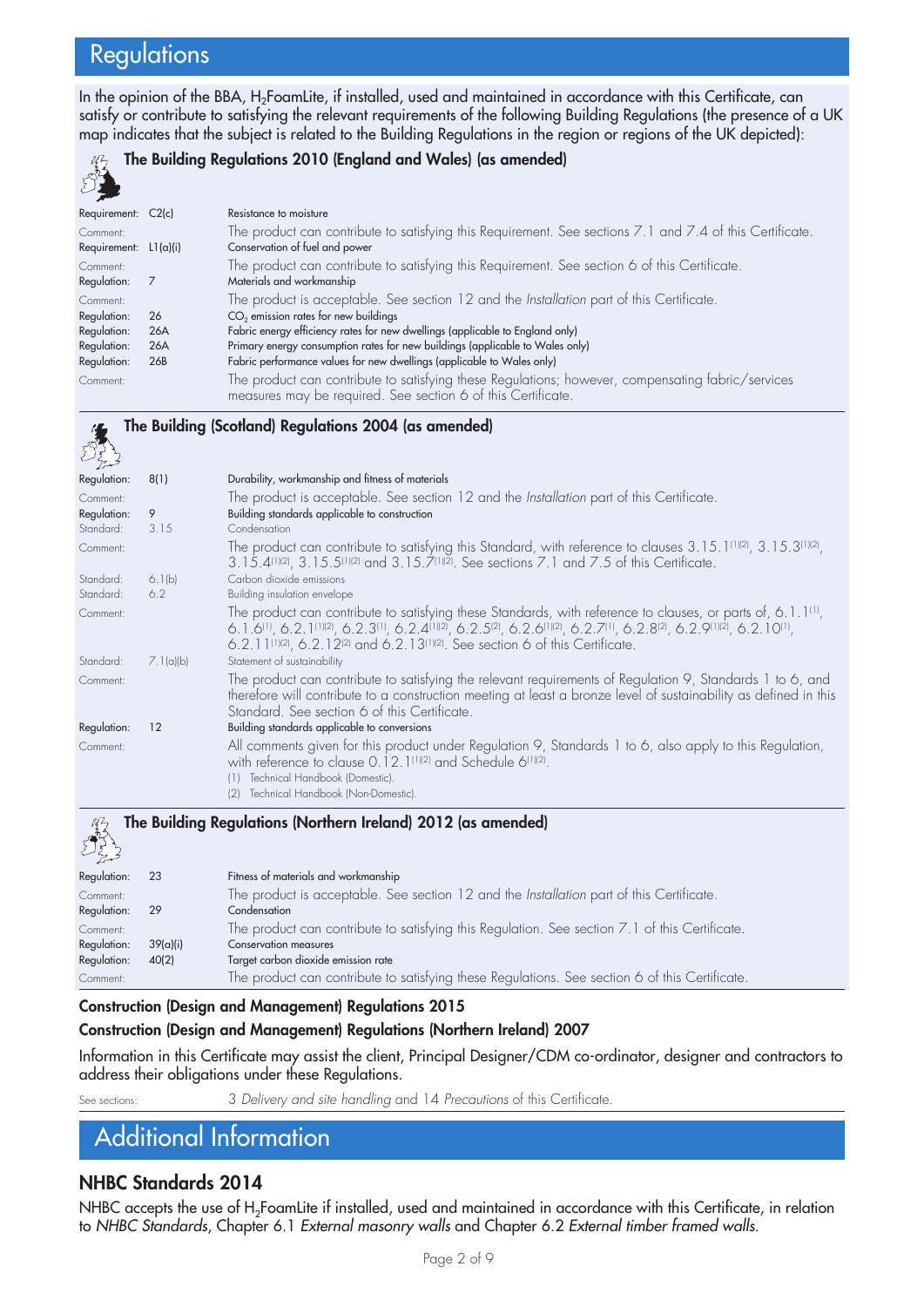## CE marking

The Certificate holder has taken the responsibility of CE marking the product based on European Technical Approval ETA-08/0018. An asterisk (\*) appearing in this Certificate indicates that data shown are given in the manufacturer's Declaration of Performance.

## Technical Specification

### 1 Description

1.1 H<sub>2</sub>FoamLite is a spray-applied open cell, water blown, low density polyurethane foam insulation suitable for application between the inner leaf studs of conventional timber-frame cavity walls with a masonry outer skin, or to the internal surface of external solid masonry walls in combination with a dry lining system.

1.2 The product is prepared from two liquid components, isocyanate (BaseSeal) and resin (H<sub>2</sub>FoamLite), and is yellowish in colour.

1.3 The product is applied with a fixed ratio (1:1) volumetric displacement pump in layers, until the final design thickness (not exceeding 300 mm) is achieved.

1.4 Ancillary items used with this product, but outside the scope of this Certificate, include:

- vapour control layer (VCL)
- gypsum plaster board
- timber studs
- spray equipment.

### 2 Manufacture

2.1 All production is controlled by batch production sheets with assigned numbers. Batches are blended according to the production sheets.

2.2 As part of the assessment and ongoing surveillance of product quality, the BBA has:

- agreed with the manufacturer the quality control procedures and product testing to be undertaken
- assessed and agreed the quality control operated over batches of incoming materials
- monitored the production process and verified that it is in accordance with the documented process
- evaluated the process for management of nonconformities
- checked that equipment has been properly tested and calibrated
- undertaken to carry out the above measures on a regular basis through a surveillance process, to verify that the specifications and quality control operated by the manufacturer are being maintained.

2.3 The management system of Icynene has been assessed and registered as meeting the requirements of BS EN ISO 9001 : 2008 by The Registrar Company (TRC) (Certificate TRC 00714).

### 3 Delivery and site handling

3.1 The isocyanate and resin components are delivered to site in drums (up to 250 kg capacity) bearing the product name, batch number and BBA Certificate number.

3.2 Drums should be stored in a well-ventilated area, between 15°C and 32°C , and away from possible ignition sources. The drums must be protected from frost.

3.3 The isocyanate and resin components are classified under the *Classification, Labelling and Packaging of Substances and Mixtures (CLP Regulation) 2009*, and the packaging bears the appropriate hazard warning label(s).

## Assessment and Technical Investigations

The following is a summary of the assessment and technical investigations carried out on H<sub>2</sub>FoamLite.

### Design Considerations

### 4 Use

4.1 H<sub>2</sub>FoamLite is satisfactory for use in reducing the thermal transmittance (U value) of walls of new or existing dwellings or buildings of a similar occupancy.

4.2 The product can be installed:

- as insulation between the inner leaf studs of conventional timber-frame cavity walls with a clear cavity and a masonry outer skin, or
- • as insulation applied to the internal surface of solid masonry walls in between timber battens, and finished with plasterboard, as a dry-lining system.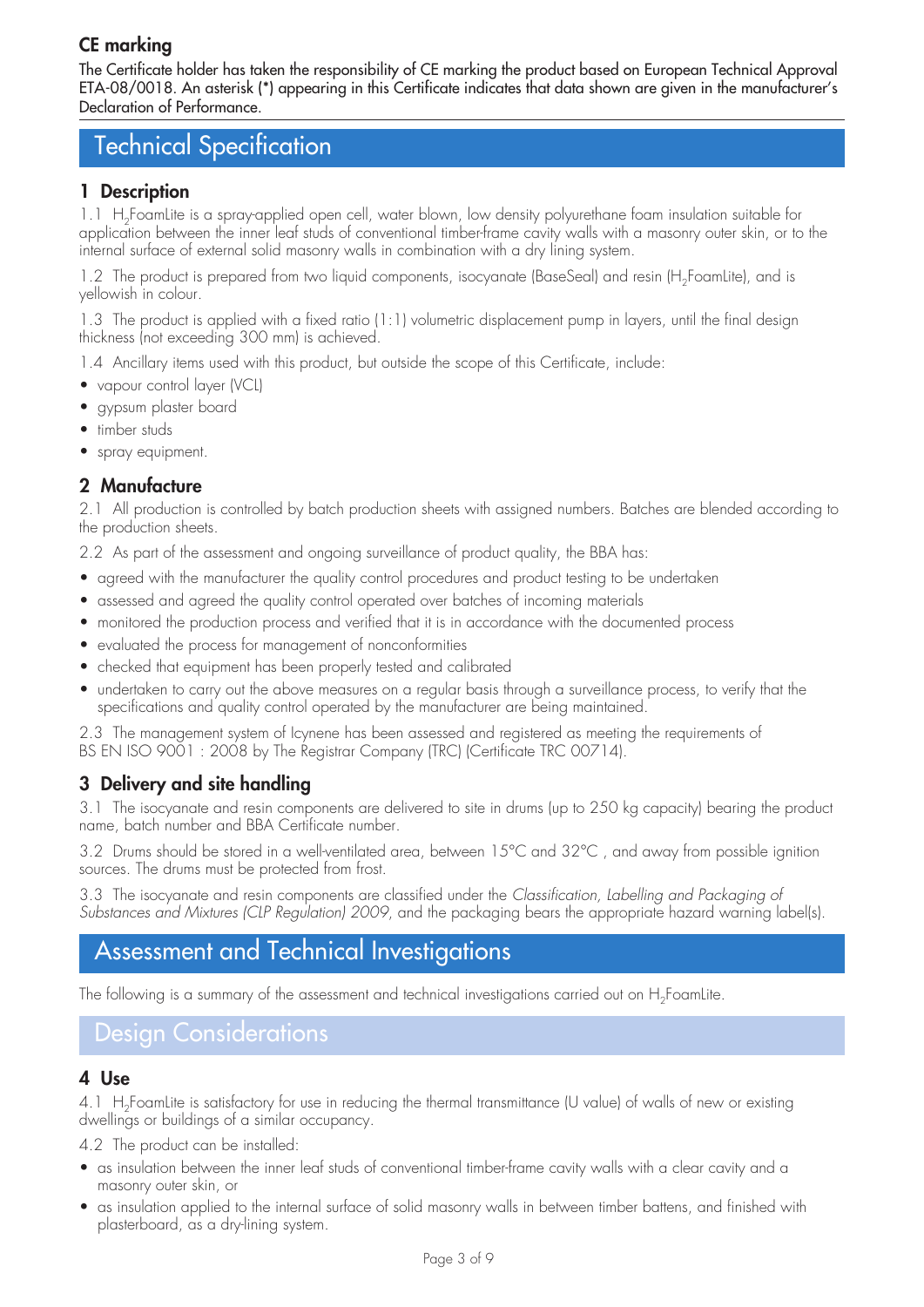4.3 In all applications the product must be covered by a plasterboard lining (see section 8.3).

4.4 Constructions must be designed in accordance with the relevant recommendations of:

- • BS 5250 : 2011
- • BS 8000-3 : 2001
- BS EN 351-1 : 2007

and

- BS EN 1995-1-1 : 2004
- • BS EN 1996-1-1 : 2005
- BS FN 1996-1-2  $\cdot$  2005
- BS EN 1996-2 · 2006
- BS EN 1996-3: 2006 and their relevant UK National Annexes.

4.5 Before the application of the product, it is essential that construction elements are designed and constructed to incorporate normal precautions against moisture ingress.

4.6 Existing constructions must be in a good state of repair with no evidence of rain penetration or damp. Defects must be made good prior to installation.

4.7 If present, mould or fungal growth must be treated prior to the application of the product.

4.8 Installation must not be carried out until the moisture content of the timber frame is less than 20%.

4.9 The product must not come into direct contact with flue pipes, chimneys or other heat-producing appliances (see section 9).

4.10 The product must not come into contact with zinc or zinc-plated elements as, under certain environmental conditions, the foam will accelerate the corrosion of such elements. (Zinc or zinc-plated elements are used as fixings for timber). In all situations where foam could come into contact with zinc, the zinc must be separated from the foam by covering the zinc plate with a suitable protective coating. The Certificate holder can advise on an appropriate coating for a particular application. The performance of such a coating is outside the scope of this Certificate.

4.11 The product forms a strong bond with clean, dry substrates. This should be taken into account when specifying the product or anticipating future alterations.

4.12 To satisfy the requirements of NHBC, a VCL of a type specified in their Standards must be applied behind the plasterboard lining in wall applications.

### External cavity walls (insulated timber-frame inner skin)

4.13 Services which penetrate the internal plasterboard lining (eg, light switches, power outlets) should be kept to a minimum to limit damage to vapour checks. In addition, in order to preserve the fire resistance of the wall, any penetrations should be enclosed in plasterboard, stone mineral wool or a suitably-tested proprietary fire-rated system.

### External solid masonry walls (insulated dry lining)

4.14 Insulated dry lining systems require careful detailing during installation around doors and windows to achieve a satisfactory surface for finishing. In addition, every attempt should be made to minimise the risk of thermal bridging at reveals and where heavy separating walls are attached to the external wall. New work must be designed to accommodate the thickness of the dry lining, particularly at reveals, heads and sills, and in relation to ceiling height. Where the dimensions of fixtures are critical (eg bathrooms) these should be checked before installation.

4.15 Services which penetrate the dry lining (eg, light switches, power outlets) should be kept to a minimum to limit damage to vapour checks.

### 5 Practicability of installation

This product should only be installed by installers who have been trained and approved by the Certificate holder (see section 13).

### 6 Thermal performance

6.1 Calculations of the thermal transmittance (U value) of a wall should be carried out in accordance with  $\Delta$ BS EN ISO 6946 : 2007 and BRE Report BR 443 : 2006, using the declared thermal conductivity ( $\lambda_{\rm D}$ )\* of  $0.039 \text{ W} \cdot \text{m}^{-1} \cdot \text{K}^{-1}$ .

6.2 The U value of a completed wall will depend on the insulation thickness, the insulating value of the wall components and the internal finish. Example constructions are given in Tables 2 and 3. For improved energy or carbon savings, designers should consider appropriate fabric and/or services measures.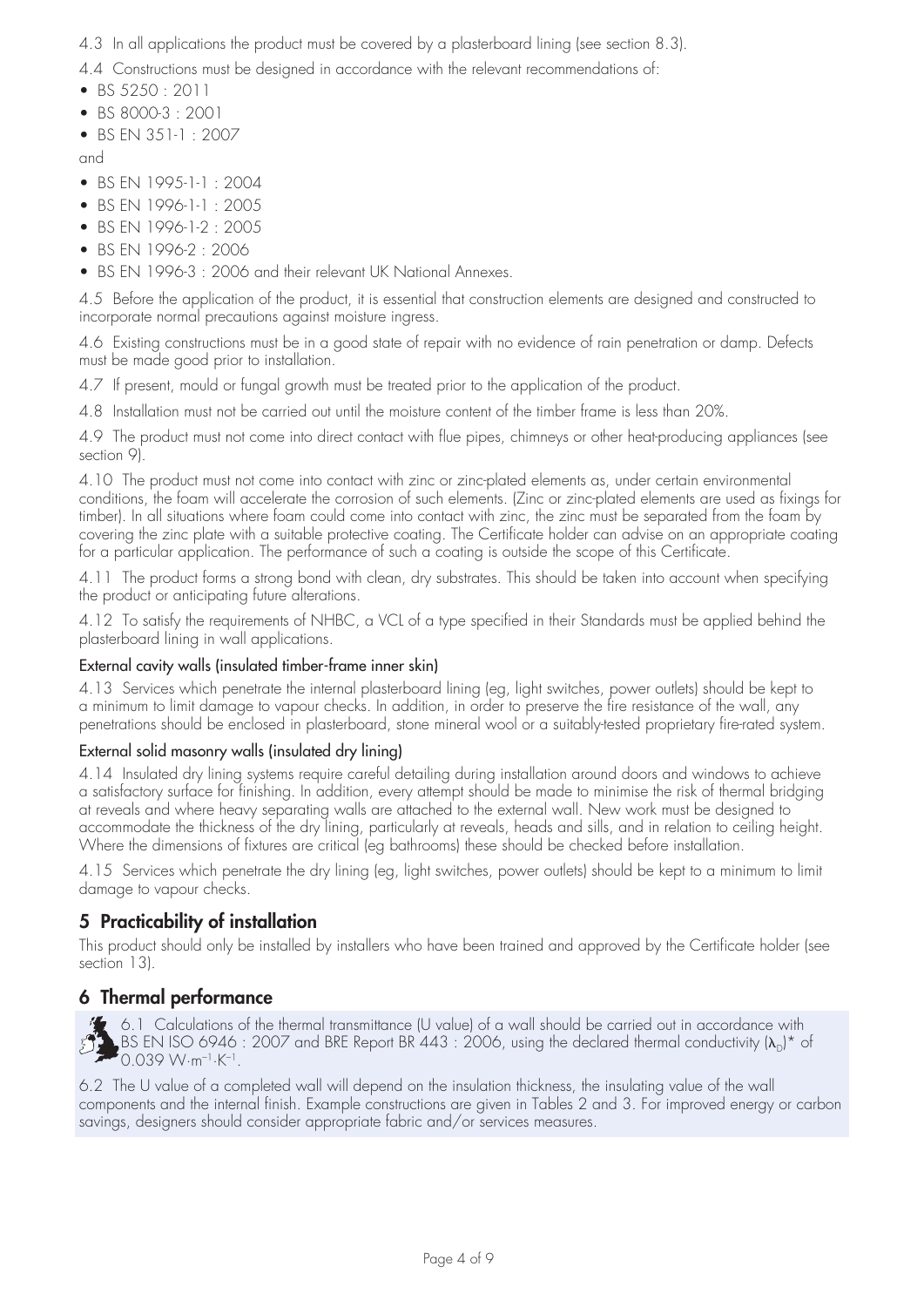|                                                   | Table 1 $\vee$ values $-$ external masonry wall with timber-frame inner skin |
|---------------------------------------------------|------------------------------------------------------------------------------|
| Design U value<br>$(W \cdot m^{-2} \cdot K^{-1})$ | $H_2$ FoamLite thickness required <sup>(1)</sup><br>(mm)                     |
| 0.18                                              | $- (2)$                                                                      |
| 0.19                                              | $- (2)$                                                                      |
| 0.25                                              | 140 mm + 20 mm between battens                                               |
| 0.26                                              | 140 mm + 10 mm between battens                                               |
| 0.27                                              | 140 mm + 5 mm between battens                                                |
| 0.28                                              | 140 mm between studs only                                                    |
| 0.30                                              | 140 mm between studs only                                                    |
| 0.35                                              | 105 mm between studs only                                                    |

(1) Wall construction  $-102.5$  mm thick external brickwork  $(\lambda = 0.77 \text{ W} \cdot \text{m}^{-1} \cdot \text{K}^{-1})$ , 50 mm clear cavity, breather membrane, 13 mm OSB sheathing board  $(\lambda = 0.13 \text{ W} \cdot \text{m}^{-1} \cdot \text{K}^{-1})$ , 38 mm by 140 mm timber studs  $\lambda = 0.13 \text{ W} \cdot \text{m}^{-1} \cdot \text{K}^{-1}$ ) (15%, maximum depth 140 mm), with additional timber battens (11.8%), VCL, 12.5 mm plasterboard lining  $(\lambda = 0.25 \text{ W} \cdot \text{m}^{-1} \cdot \text{K}^{-1})$ .

(2) For improved thermal/carbon emission performance, additional batten/insulation thicknesses may be considered.

|  | Table 2 U values - external masonry wall with internal dry lining |  |  |
|--|-------------------------------------------------------------------|--|--|
|  |                                                                   |  |  |

| Design U value<br>$(W \cdot m^{-2} \cdot K^{-1})$ | $H_2$ FoamLite thickness <sup>(1)</sup><br>(mm)                                                                                        |  |  |
|---------------------------------------------------|----------------------------------------------------------------------------------------------------------------------------------------|--|--|
| 0.18                                              | (2)                                                                                                                                    |  |  |
| 0.19                                              | $^{-}$ (2)                                                                                                                             |  |  |
| 0.25                                              | $^{-}$ (2)                                                                                                                             |  |  |
| 0.26                                              | $^{-}$ (2)                                                                                                                             |  |  |
| 0.27                                              | $-$ (2)                                                                                                                                |  |  |
| 0.28                                              | 150 mm between studs only <sup>(1)</sup>                                                                                               |  |  |
| 0.30                                              | 140 mm between studs only <sup>(1)</sup>                                                                                               |  |  |
| 0.35                                              | 115 mm between studs only <sup>(1)</sup>                                                                                               |  |  |
|                                                   | $(11 \text{ N/s})$ construction $(215 \text{ mm})$ bigh outgraal bright use $(1 - (77) \text{ N/s}^{-1})$ $\leq$ $(11102.7\%)$ bridges |  |  |

(1) Wall construction  $-215$  mm thick external brickwork ( $\lambda = 0.77$  W·m<sup>-1</sup>·K<sup>-1</sup>) (82.7%), bridged with mortar ( $\lambda = 0.88$  W·m<sup>-1</sup>·K<sup>-1</sup>) (17.3%), 25 mm clear cavity bridged with 47 mm by 25 mm timber battens at 600 mm centres  $\vec{A} = 0.13 \text{ W} \cdot \text{m}^{-1} \cdot \text{K}^{-1}$  (7.8%), breather membrane, timber studs ( $\lambda = 0.13$  W·m<sup>-1</sup>·K<sup>-1</sup>) (11.8%, maximum depth 150 mm), VCL, 12.5 mm plasterboard lining  $(\lambda = 0.25 \text{ W} \cdot \text{m}^{-1} \cdot \text{K}^{-1})$ .

#### **Junctions**

6.3 Care must be taken in the overall design and construction of junctions with other elements and openings to minimise thermal bridges and air infiltration. Detailed guidance can be found in the documents supporting the national Building Regulations.

### 7 Condensation risk

#### Interstitial condensation

7.1 Walls will limit the risk of interstitial condensation adequately when they are designed and constructed in accordance with the relevant parts of BS 5250 : 2011. Further guidance may be obtained from BRE Report BR 262 : 2002. A VCL must be used.

7.2 For the purposes of assessing the risk of interstitial condensation, the insulation vapour resistance factor ( $\mu$ )\* may be taken as 3.3.

#### External solid masonry walls (insulated dry lining)

7.3 The risk of summer condensation on the VCL must be considered for solid masonry walls orientated from ESE through south to WSW, in accordance with section 3.10 of BRE Report BR 262 : 2002.

#### Surface condensation

12 7.4 Walls will limit the risk of surface condensation adequately where the thermal transmittance (U value) does not exceed 0.7 W·m<sup>-2</sup>·K<sup>-1</sup> at any point and the junctions with other elements are designed in accordance with the guidance referred to in section 6.3 of this Certificate.

 $\frac{1}{2}$  7.5 For buildings in Scotland, constructions will be acceptable where the thermal transmittance (U value) of the wall does not exceed 1.2 W·m<sup>-2</sup>·K<sup>-1</sup> at any point, and the walls are designed and constructed in accordance with the relevant parts of BS 5250 : 2011, Annexes D and G. Further guidance may be obtained from BRE Report BR 262 : 2002.

<sup>(2)</sup> For improved thermal/carbon emission performance, additional batten/insulation thicknesses may be considered.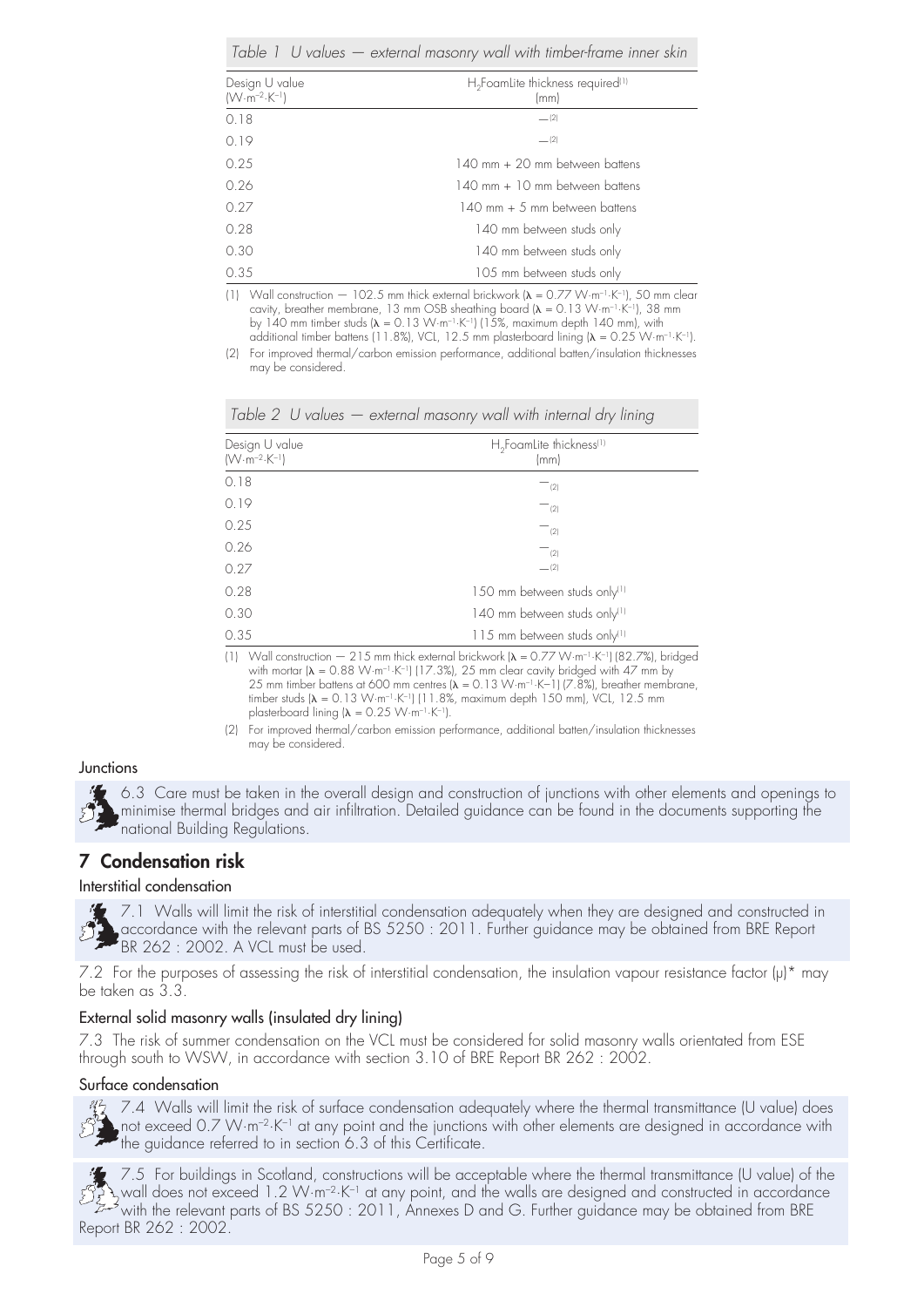### 8 Behaviour in relation to fire

8.1 H<sub>2</sub>FoamLite is classified as Class F<sup>\*</sup> to BS EN 13501-1: 2007. The product is not classified as 'noncombustible' and must be protected from naked flames and other ignition sources during and after installation.

8.2 Elements must incorporate cavity barriers at edges, around openings and at junctions with fire-resisting elements and in cavities in accordance with the relevant provisions of the national Building Regulations. The design and installation of cavity barriers must take into account any anticipated differential movement.

8.3 When installed, the product will be contained by a suitable lining board, eg plasterboard, with all joints fully sealed and supported by timber studs or battens. Therefore, it will not contribute to the development stages of a fire.

8.4 The product can be added to the void between studwork, or used as a substitute for glass mineral wool or combustible insulation material, in any loadbearing, timber-framed inner leaf to a double leaf wall system providing that:

- the outer leaf is masonry, and
- the existing inner leaf system has been shown to satisfy the loadbearing capacity performance criteria of BS 476-21: 1987 or BS EN 1365-1: 1999 for the required fire resistance period.

### 9 Proximity of flues and appliances

9.1 When installing the product in close proximity to certain flue pipes, chimneys and/or heat-producing appliances, the relevant provisions of the national Building Regulations are applicable.

*England and Wales* — Approved Document J

*Scotland* — Mandatory Standard 3.19<sup>(1)(2)</sup>.

(1) Technical Handbook (Domestic).

(2) Technical Handbook (Non-Domestic).

9.2 The product must not be installed within 50 mm of heat-emitting devices where the temperature is in excess of 93°C.

### 10 Materials in contact — wiring installations

10.1 The product is compatible with PVC materials in contact.

10.2 De-rating of electric cables should be considered in areas where the product restricts the flow of air. The use of suitable conduit or trunking is recommended.

### 11 Maintenance

Once installed, the product does not require any regular maintenance and has suitable durability (see section 12) provided the external wall and waterproof layers are maintained in a weather-tight condition.

### 12 Durability

The durability of the product is satisfactory and will have a life equivalent to that of the structure in which it is incorporated.

## **Installation**

### 13 Approved installers

The Certificate holder operates an Approved Installer Scheme for this product, under which the installers are approved, registered and regularly reviewed by the Certificate holder to demonstrate that they are competent to carry out installation of the product in accordance with this Certificate. Details of Approved Installers are available from the Certificate holder.

### 14 Precautions

14.1 To comply with the requirements of Section 4 of the *Health and Safety at Work Act* 1974, it is essential that there is an exchange of information between the client and the installer before spray operations commence on any site. Existing health hazards and those brought into the premises by the installer should be discussed and measures agreed to deal with them effectively.

14.2 The process for the installation of the product may produce a build-up of harmful vapours. Installers must wear full personal protection equipment (PPE) when working with the product, including full-face fresh-air-supplied respirators, protective clothing and gloves. Other trades and personnel must be kept at least four metres away from the applicator while spraying is taking place. The requirements of the *Icynene Installer Training Manual* and the product safety data sheets issued to installers, must be followed at all times.

14.3 Vapours given off by certain components are generally heavier than air and will tend to move to lower parts of the building. These parts should be suitably ventilated.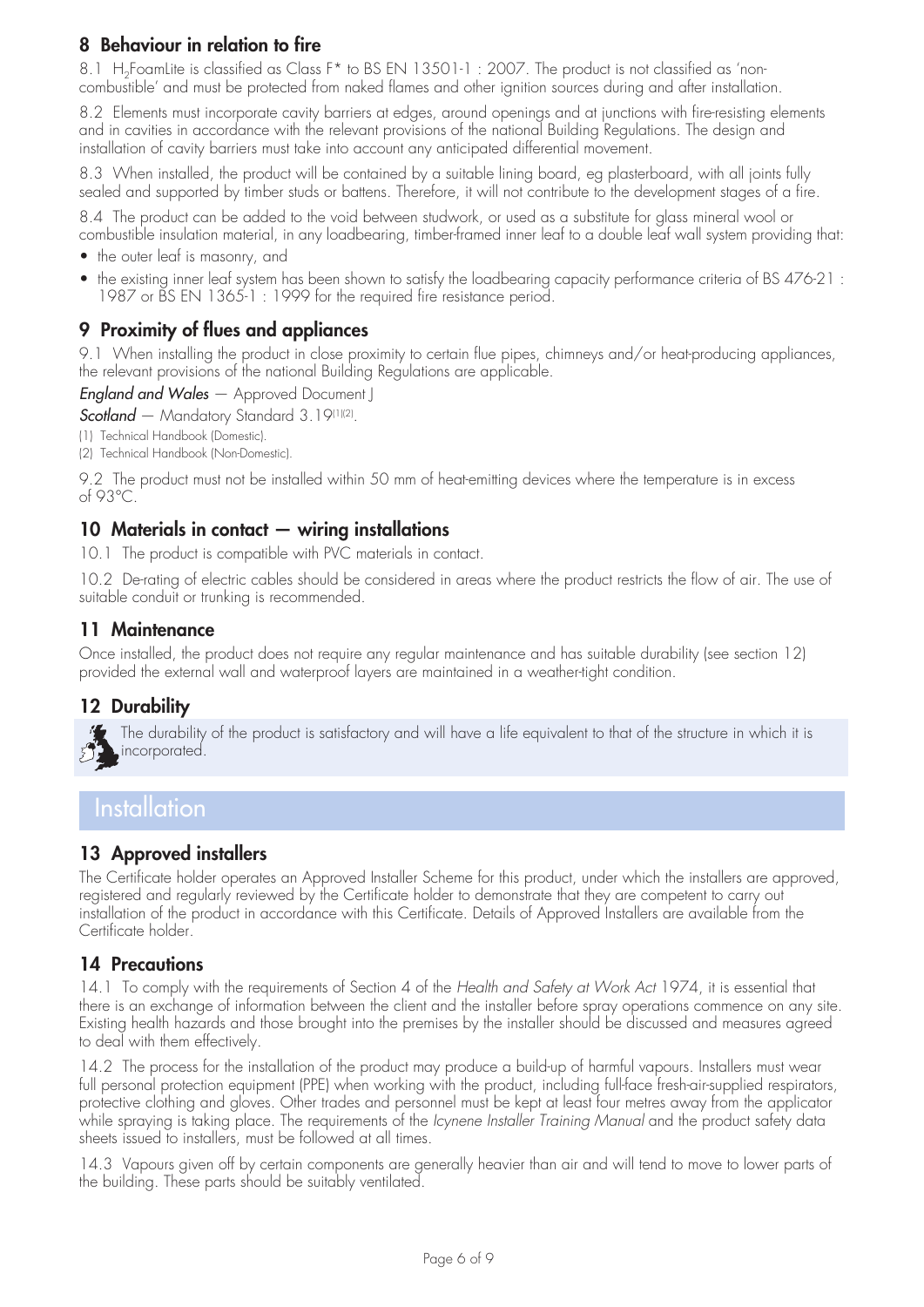14.4 If vapour levels need to be measured, methods should be those recommended by the Health and Safety Executive. Certain applications, eg confined spaces, require the use of extractor fans as recommended by the Certificate holder.

14.5 Whilst spraying, care should be taken to minimise the degree of 'overspray', a fine mist of particles that can travel considerable distances and adhere strongly to surfaces they land on.

### 15 Procedure

### General

15.1 Building elements to be insulated must be assessed for suitability and any necessary repairs carried out. The positioning of, and access to, services should also be considered.

15.2 The product should be stored, handled and applied in accordance with the Certificate holder's instructions and this Certificate.

15.3 The product should be spray-applied to clean and dry substrates and built up in layers, until the final design thickness (not exceeding 300 mm) is achieved.

15.4 Once cured, if required the product is trimmed flat using a saw and covered with lining board.

#### Timber frame

15.5 The product is sprayed into the cavity formed by the studs and the sheathing board. When cured, if the cavity is fully-filled, the excess foam is trimmed flush with the studs and the lining board installed with a VCL with lapped and sealed joints.

#### Masonry external walls

15.6 Installation should be in accordance with good dry lining practice and the relevant parts of the Certificate holder's literature.

15.7 Before applying the product, sufficient time must be allowed for damp-proofing treatments, where applied, to dry out the wall (see also BS 6576 : 2005 for dry lining in conjunction with a chemical damp-proof course application).

15.8 This system may be used on any stable, dry wall capable of taking the fixings for the timber battens.

15.9 Wallpaper, skirting, picture rails, gloss paint and projecting window boards are removed.

15.10 Pre-treated horizontal timber battens of sufficient thickness are mechanically fixed to the wall substrate at maximum 600 mm centres. Vertical battens are then fitted, with additional battens used around openings and to support heavy horizontal items.

15.11 The product is sprayed into the cavity formed by the battens. When cured, if the cavity is fully-filled, the excess foam is trimmed flush with the battens and the lining board installed with a VCL with lapped and sealed joints.

### Technical Investigations

### 16 Tests

Tests were carried out by the BBA on H<sub>2</sub>FoamLite and the results assessed to determine:

- adhesion to timber substrate after heat ageing and water immersion
- density
- water vapour resistivity
- dimensional stability
- thermal conductivity.

### 17 Investigations

17.1 An assessment was made of independent data relating to:

- thermal conductivity
- density
- fire properties
- dimensional stability.

17.2 A visit was made to a site in progress to assess the methods of application and the material's behaviour in use.

17.3 An opinion was sought from a UKAS-accredited fire authority concerning the fire resistance of the product when used between studs in a conventional steel/timber-frame construction.

17.4 The manufacturing process was examined, including the methods adopted for quality control, and details were obtained of the quality and composition of materials used.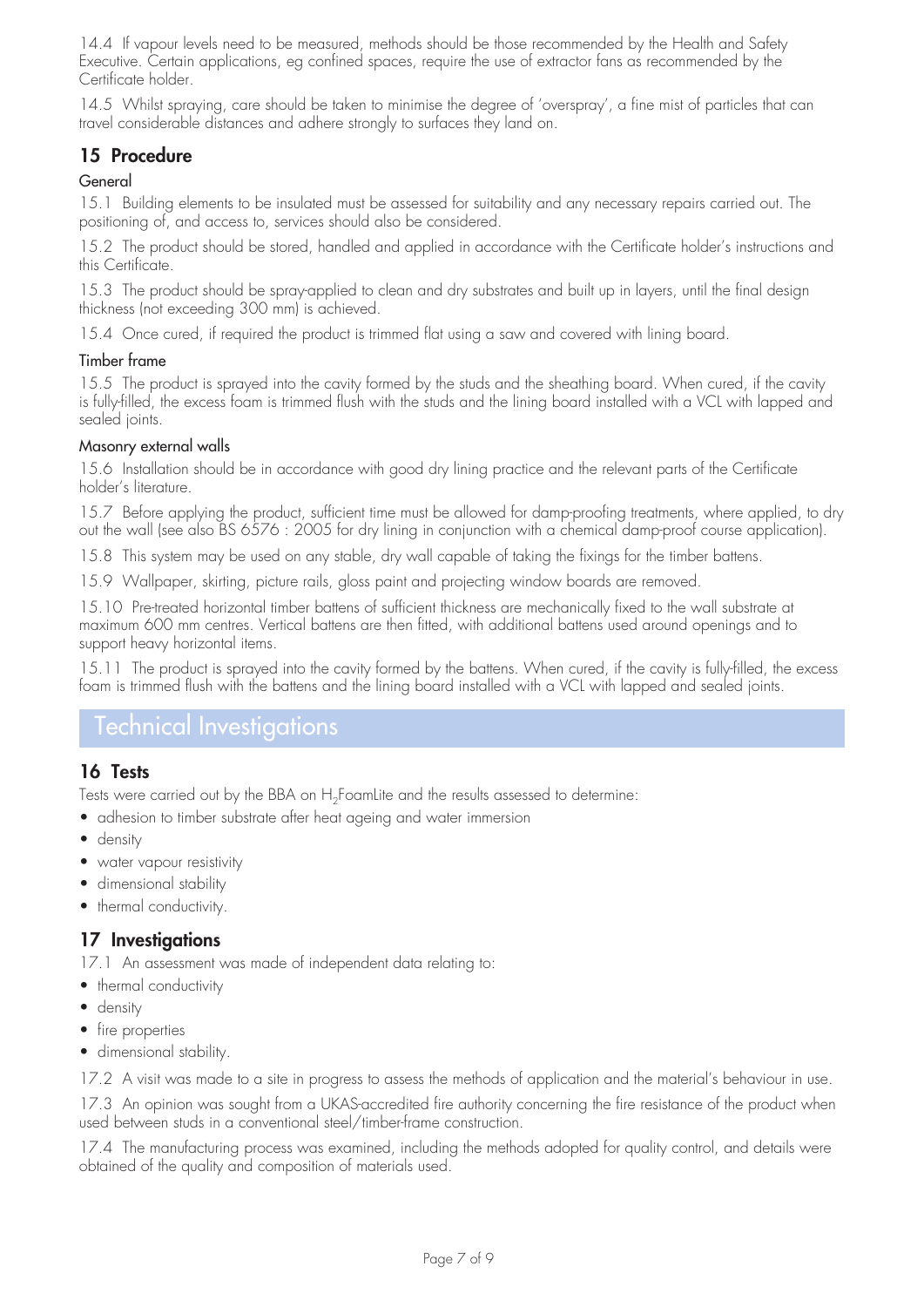## Bibliography

BS 476-21 : 1987 *Fire tests on building materials and structures — Methods for determination of the fire resistance of loadbearing elements of construction*

BS 5250 : 2011 *Code of practice for control of condensation in buildings*

BS 6576 : 2005 *Code of practice for diagnosis of rising damp in walls of buildings and installation of chemical damp-proof courses*

BS 8000-3 : 2001 *Workmanship on Building Sites — Code of Practice for Masonry*

BS EN 351-1 : 2007 *Durability of wood and wood-based products — Preservative-treated solid wood — Classification of preservative penetration and retention*

BS EN 1365-1 : 1999 *Fire resistance tests for loadbearing elements — Walls*

BS EN 1995-1-1 : 2004 *Eurocode 5 : Design of timber structures — General — Common rules and rules for buildings* NA to BS EN 1995-1-1 : 2004 UK National Annex to *Eurocode 5 : Design of timber structures — General — Common rules and rules for buildings*

BS EN 1996-1-1 : 2005 *Eurocode 6 : Design of masonry structures — General rules for reinforced and unreinforced masonry structures*

NA to BS EN 1996-1-1 : 2005 UK National Annex to *Eurocode 6 : Design of masonry structures — General rules for reinforced and unreinforced masonry structures* 

BS EN 1996-1-2 : 2005 *Eurocode 6 : Design of masonry structures — General rules — Structural fire design* NA to BS EN 1996-1-2 : 2005 UK National Annex to *Eurocode 6 : Design of masonry structures — General rules — Structural fire design* 

BS EN 1996-2 : 2006 *Eurocode 6 : Design of masonry structures — Design considerations, selection of materials and execution of masonry*

NA to BS EN 1996-2 : 2006 UK National Annex to *Eurocode 6 : Design of masonry structures — Design considerations, selection of materials and execution of masonry*

BS EN 1996-3 : 2006 *Eurocode 6 : Design of masonry structures : Simplified calculation methods for unreinforced masonry structures*

NA to BS EN 1996-3 : 2006 UK National Annex to *Eurocode 6 : Design of masonry structures : Simplified calculation methods for unreinforced masonry structures*

BS EN 13501-1 : 2007 *Fire classification of construction products and building elements — Classification using test data from reaction to fire tests*

BS EN ISO 6946 : 2007 *Building components and building elements — Thermal resistance and thermal transmittance — Calculation method*

BS EN ISO 9001 : 2008 *Quality management systems — Requirements*

BRE Report (BR 262 : 2002) *Thermal insulation: avoiding risks*

BRE Report (BR 443 : 2006) *Conventions for U-value calculations*

ETA-08/0018 *Thermal and Acoustic Insulation for Building*